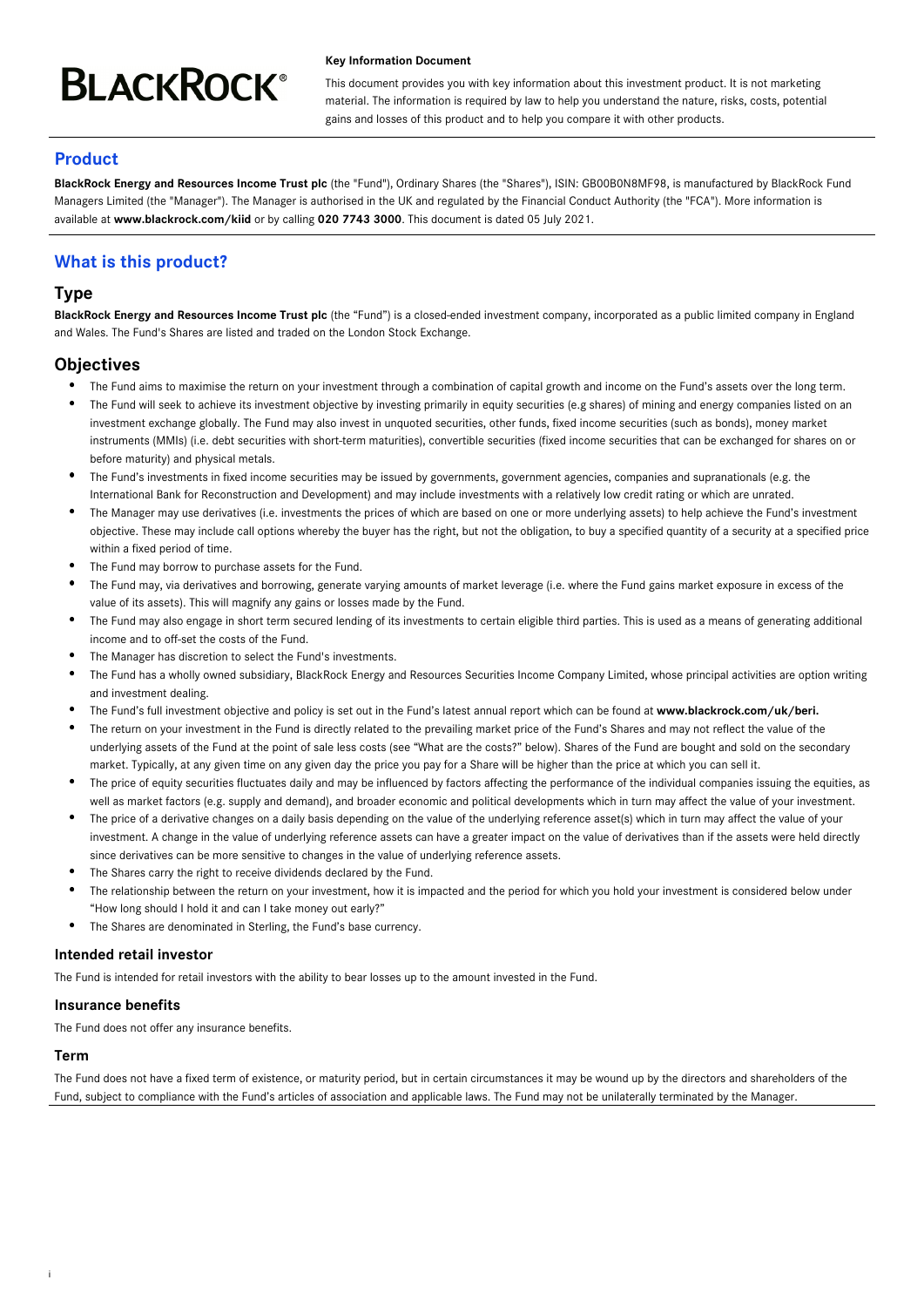## **What are the risks and what could I get in return?**

## **Risk Indicator**



- The summary risk indicator is a guide to the level of risk of this product compared to other products. It shows how likely it is that the product will lose money because of movements in the markets or because the Fund is not able to pay you.
- We have classified this product as 5 out of 7, which is a medium high risk class. This classification rates the potential losses from future performance at a medium high level, and poor market conditions could affect the value of your investment. This classification is not guaranteed and may change over time and may not be a reliable indication of the future risk profile of the Fund. The lowest category does not mean risk free.
- **Be aware of currency risk**. You may receive payments in a different currency to that of your country and therefore the final return you will get will depend on the exchange rate between the two currencies. This risk is not considered in the indicator shown above.
- The insolvency of certain institutions providing services such as safekeeping of assets or acting as counterparty to derivatives or other instruments, may expose the Fund to financial loss.
- This product does not include any protection from future market performance so you could lose some or all of your investment.
- If the Fund is not able to pay you what is owed, you could lose your entire investment.

## **Performance Scenarios**

#### **Investment GBP 10,000**

ii

| <b>Scenarios</b> |                                     | 1 year     | 3 years    | 5 years<br>(Recommended       |
|------------------|-------------------------------------|------------|------------|-------------------------------|
|                  |                                     | <b>GBP</b> | <b>GBP</b> | holding period)<br><b>GBP</b> |
| <b>Stress</b>    | What you might get back after costs | 514        | 3,525      | 2,461                         |
|                  | Average return each year            | -94.9%     | $-21.6%$   | $-15.1%$                      |
| Unfavourable     | What you might get back after costs | 7,690      | 7,143      | 7,201                         |
|                  | Average return each year            | $-23.1%$   | $-9.5%$    | $-5.6%$                       |
| Moderate         | What you might get back after costs | 10,990     | 13,268     | 16,018                        |
|                  | Average return each year            | 9.9%       | 10.9%      | 12.0%                         |
| Favourable       | What you might get back after costs | 15,695     | 24,629     | 35,611                        |
|                  | Average return each year            | 57.0%      | 48.8%      | 51.2%                         |

- This table shows the money you could get back over the next 5 years, under different scenarios, assuming that you invest GBP10,000.
- The scenarios shown illustrate how your investment could perform. You can compare them with the scenarios of other products.
- The scenarios presented are an estimate of future performance based on evidence from the past on how the value of this investment varies, and are not an exact indicator. What you get will vary depending on how the market performs and how long you keep the investment/product.
- The stress scenario shows what you might get back in extreme market circumstances, and it does not take into account the situation where the Fund is not able to pay you.
- The figures shown include all the costs of the product itself, but may not include all the costs that you pay to your broker, financial adviser or distributor. The figures do not take into account your personal tax situation, which may also affect how much you get back. The performance scenarios are based on share price total return with dividends reinvested.

## **What happens if BlackRock Fund Managers Limited is unable to pay out?**

The Manager is not obliged to pay out the Shares in the Fund. The Fund is a closed-ended investment company and, as such, shareholders in the Fund have no right to have their shares redeemed or repurchased by the Fund. The Fund is required to pay out any surplus assets to shareholders on a winding up of the Fund, provided the Fund has satisfied all of its liabilities. As a shareholder of the Fund you would not be able to make a claim to the Financial Services Compensation Scheme about the Fund in the event that the Fund is unable to pay out.